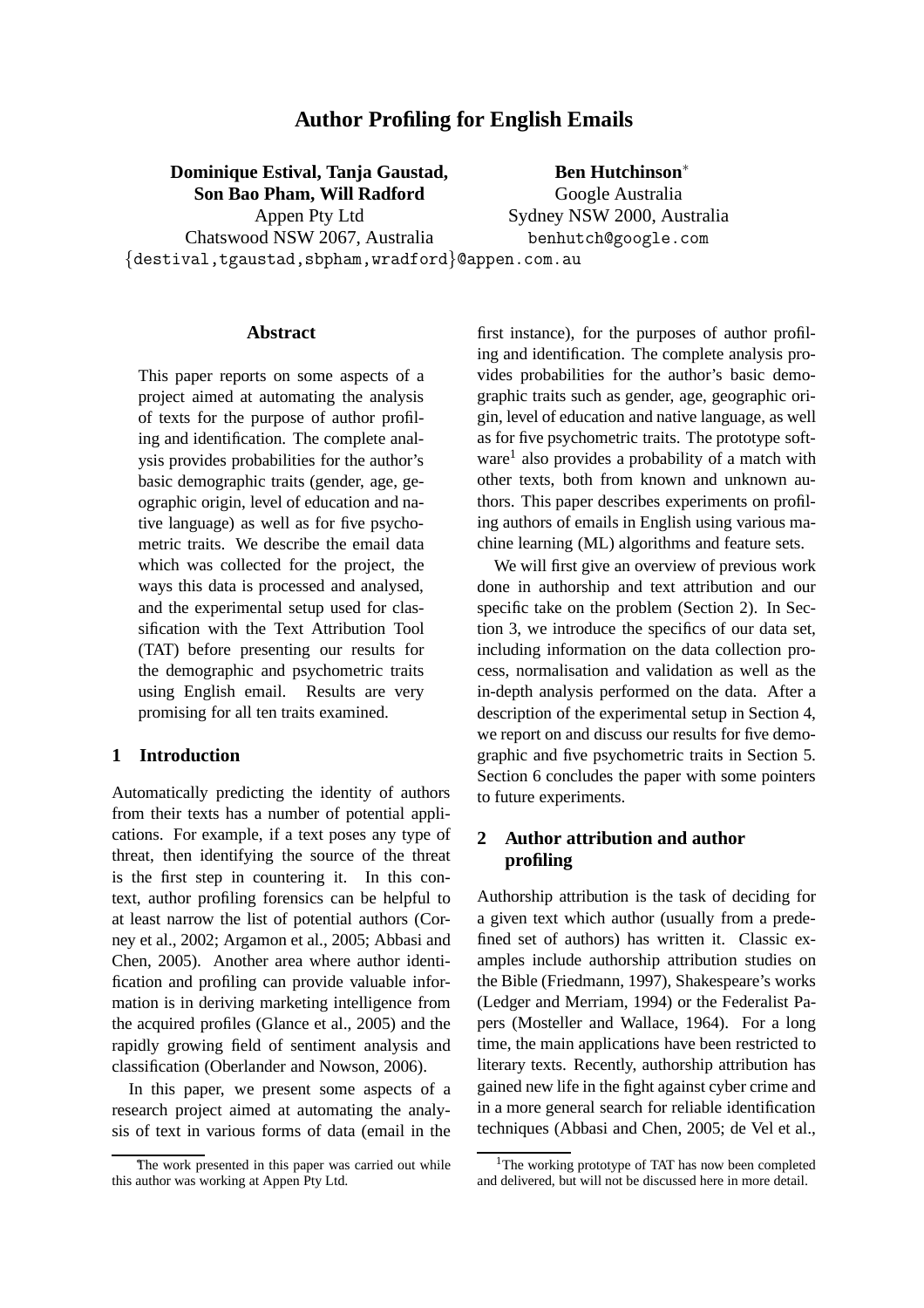2001, 2002; Zheng et al., 2003).

The task of authorship attribution has traditionally been carried out on data from small sets of authors. For larger data sets, involving more authors, the challenge of identifying individual authors is more difficult. In such cases, predicting characteristics, or traits, of authors can be a good alternative and provide clues as to the author's identity.

Author profiling is the task of predicting one or more such author traits and an author profile consists of the resulting set of one or more predicted traits. Importantly, and contrary to author attribution, the author profiling task is possible even when documents by the author are not in the training data. Also in contrast to author attribution, greater accuracy can be expected when the training data contains texts from more authors, because the models of each trait are then expected to be more robust.

Most research into author profiling focuses on the prediction of a small number of traits, e.g. gender (Corney et al., 2002), gender and age (Koppel et al., 2006), neuroticism and extraversion<sup>2</sup> (Argamon et al., 2005), neuroticism, agreeableness, extraversion and conscientiousness (Oberlander and Nowson, 2006), neuroticism, agreeableness, extraversion, conscientiousness, and openness (Mairesse and Walker, 2006). In contrast, the present study is the largest that we know of in terms of the number of traits predicted, ten in total (see Section 4).

Corney et al. (2002) describe an experiment in predicting gender in email with a machine learner, namely SVM. The majority of the features the authors use are similar to the ones employed in our system with the exception of the genderpreferential linguistic features. Overall, this approach satisfactorily discriminates between male and female authors. The main finding of Corney et al. is that function words provide the most important clues for differentiating gender. This study is most comparable to the work presented in this paper.

Argamon et al. (2005) try to distinguish high neuroticism from low neuroticism and extraversion from introversion in informal texts. The approach uses four sets of features (lexical features, conjunctive phrases, modality, appraisal) and an SMO machine learner for classification. Even though the authors define the task as a binary classification task distinguishing between the top third and the bottom third scores for the two psychometric traits, the results are inconclusive. The authors conclude that most probably the features chosen are not adequate for the task.

Koppel et al. (2006) predict gender and age in blog data. Due to the massive number of authors investigated (18,000), a regular classification approach is not feasible. The authors opted for an Information Retrieval technique using various term frequency-inverse document frequency weights in combination with a cosine measure for similarity. In approximately 70% of the attempted predictions, this method is not able to pick an author for a given blog. Prediction accuracy for the blogs that have been assigned an author reaches 88.2%. Because of the very different approach, the use of different features and the fact that in their study the two traits are evaluated in combination, it is impossible to compare this approach to ours.

Another blog study which predicts four psychometric traits (neuroticism, agreeableness, extraversion and conscientiousness) using machine learners (Naive Bayes and SVM) is presented in (Oberlander and Nowson, 2006). The blog corpus consists of 71 authors (notably smaller than the data used in (Koppel et al., 2006)) and the authors use word bi- and trigrams as features. They report on many different setups based on binary or n-ary classification and different levels of restrictions on feature selection. Of the tasks described, task 6 using a 3-way split and automatic feature selection is most similar to the setup used in our experiments. Oberlander and Nowson achieve promising results for all the traits examined.

Mairesse and Walker (2006) try to predict five psychometric traits in order to build reliable personal profiles for dialogue management. They use various machine learners on two corpora, one written and one spoken, with features based on speech acts (command, prompt, question, assertion), the Linguistic Inquiry and Word Count (LIWC) tool (Pennebaker et al., 2001) (e.g. ratio of pronouns, positive emotion words), the MRC Psycholinguistic database (Coltheart, 1981) (frequency of word use, familiarity, age of acquisition) and—for the spoken corpus—prosody (voice pitch and intensity, speech rate). The features used in their study are very different from those used for the exper-

<sup>2</sup>Both "extraversion" and "extroversion" can be used to describe this particular dimension of human personality. In the domain of personality models, however, "extraversion" is the accepted term.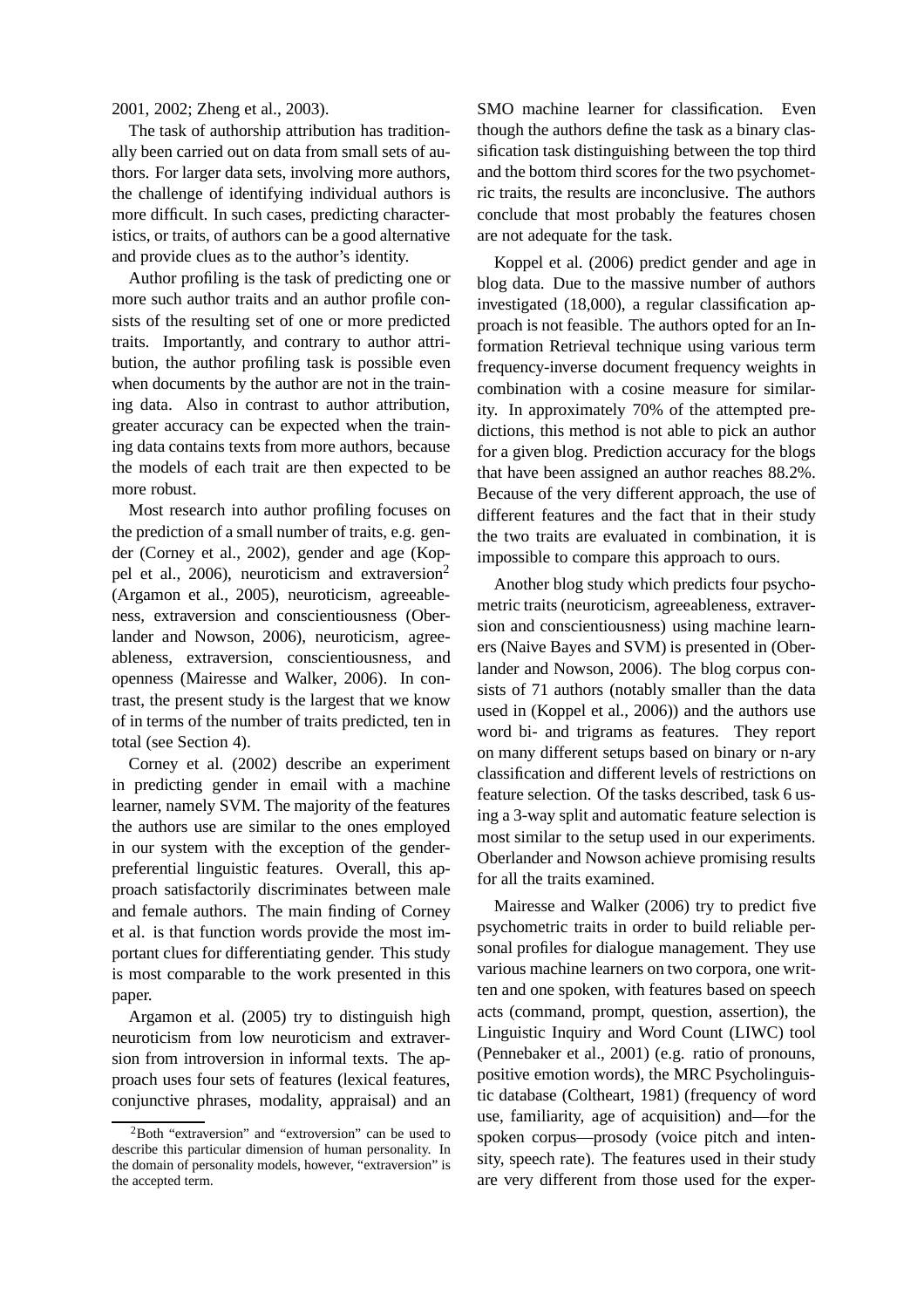iments described in this paper. Unfortunately, Mairesse and Walker (2006) do not include baselines in their paper and we can therefore not compare our performance to theirs. The main conclusions are that observed personality is easier to model than self-reports and that spoken language is easier to model than written language.

# **3 Data**

The data we are using for the experiments described here are email messages which have been collected specifically for the purpose of the TAT project. Because this constitutes a new data set, we include a discussion of the data collection methodology, the normalisation and validation of the email messages before their inclusion in the corpus, as well as the analysis and more in-depth pre-processing of the actual text.

### **3.1 Data Collection and Validation**

We collected emails in several varieties of English, including native and non-native speakers of English coming from different geographical areas. Table 1 gives an overview of the different types of emails written in English, with statistics for the number of authors, number of emails and total number of words in the corpus.

Respondents were contacted via a recruitment process which included notification of privacy and assurance that their identity would be protected. Respondents agreed to fill out a web questionnaire and to donate ten email messages. The questionnaire elicited information about both demographic and psychometric traits. Demographic traits cover basic demographic information about the author: age, gender, native language, level of education, and main country of residence. For the psychometric traits, all the English collections (with the exception of the Egyptian one) use a short version of the International Personality Item Pool questionnaire, consisting of 41 questions (Buchanan et al., 2005).

After completing the questionnaire, respondents forwarded previously sent emails, e.g. from their email client "SentBox", to the data collection email address. The raw email documents were stored on a dedicated mail server and from then on all further operations took place on copies. The email messages were first checked manually to filter out erroneous content such as foreign language emails or forwarded chain letters and to ensure consistency and accuracy of the documents in the corpus. Email messages containing less than 5 lines of text (at a fixed line length of 80 characters) were excluded from our data set.

Data from authors who did not meet a set of satisfaction criteria was also removed. These criteria were: 1) a valid questionnaire received for a given author; 2) at least 5 valid email messages for the author; and 3) a total word count for that author's valid email messages of at least 1000 words. An additional requirement was that the emails be from different domains, such as personal or business emails. In the end, 1033 respondents were validated with a combined total of 9836 email messages. This corresponds to 57% of the total number of emails collected and constitutes the data set used for the experiments reported in this paper.

### **3.2 Normalisation**

Forwarded emails come in a variety of formats and pre-processing was required to normalise those. This includes resolving encoding issues, identifying the actual content part of the email message and removing artefacts introduced through the data collection methodology.

The process takes into account languages other than English and writing systems other than Latin script. Ultimately, all the email documents are stored in UTF-8 encoding. However, the original documents come in a variety of character set encodings, e.g. US-ASCII, UTF-8, ISO-8859-1. Moreover, some documents have inconsistent encoding declarations, e.g. a UTF-8 document may have a header claiming it is ISO-8859-1. Such cases are handled using a set of heuristics to guess at the correct encoding.

Parts of the MIME message containing the body of the email are distinguished from headers, attachments and forwarded material sent as embedded MIME messages. Non-text/non-HTML payload contents, or anything with a file name, are also stripped from the version of the documents to be processed.

#### **3.3 Analysis**

The aim of the analysis phase is to produce annotations which are later used during the feature extraction phase. The analysis stage consists of three modules: document parsing<sup>3</sup>, text processing and

 $3$ In order to avoid confusion, it is important to stress that we are using "parsing" in the computer science interpretation of the term and not as in "syntactic parsing".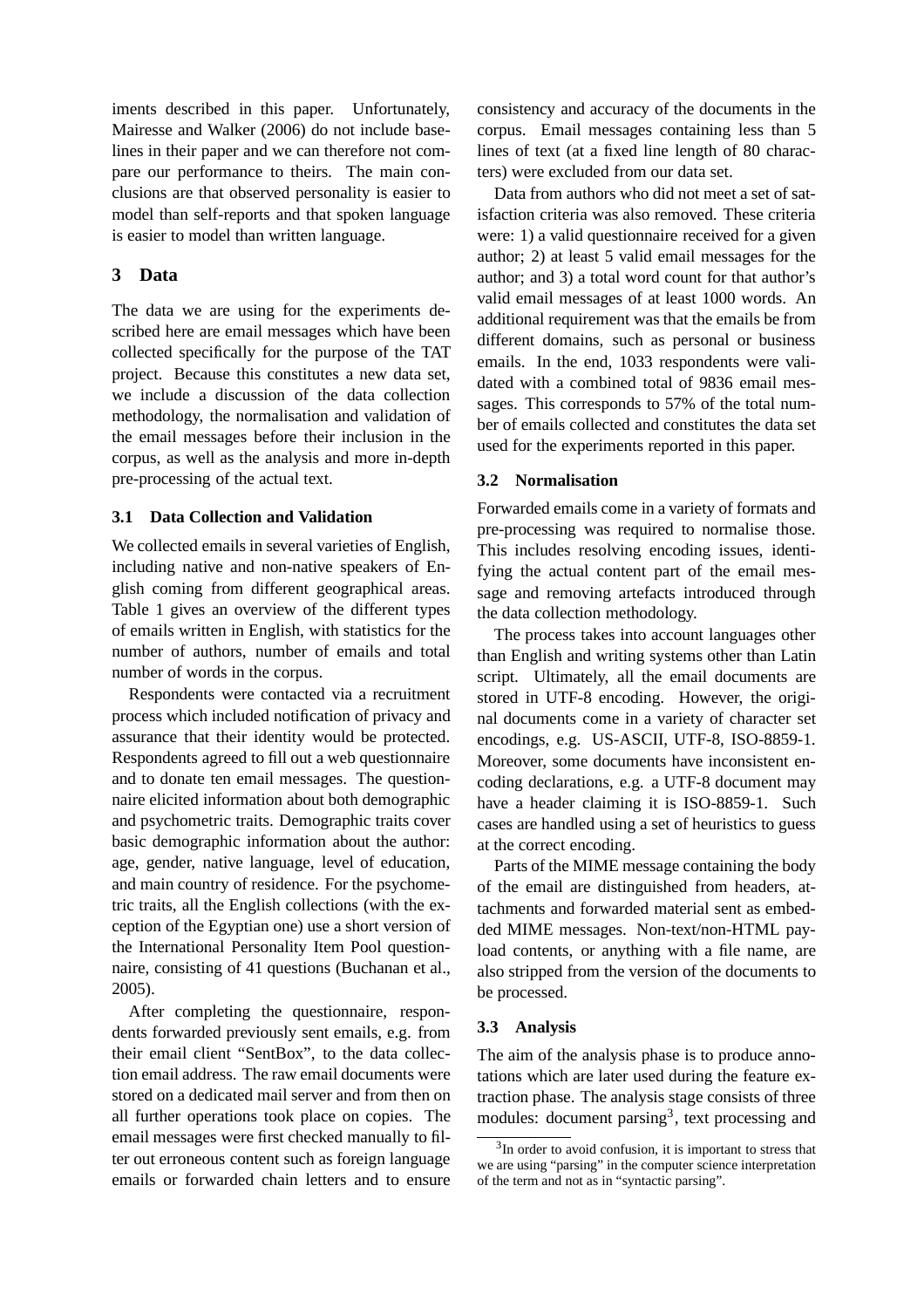| <b>Collection</b>     | Native lang. | # authors | $#$ emails | # words   | $#$ words by |
|-----------------------|--------------|-----------|------------|-----------|--------------|
|                       |              |           |            | total     | author       |
| <b>United States</b>  | English      | 415       | 4,533      | 2,405,792 | 1,886,389    |
| <b>United Kingdom</b> | English      | 23        | 273        | 178,400   | 137,238      |
| Australia/New Zealand | English      | 133       | 1,387      | 513,065   | 437,454      |
| <b>United States</b>  | Spanish      | 174       | 1,823      | 519,504   | 461,767      |
| Egypt                 | Arabic       | 288       | 1,820      | 451,903   | 444,325      |
| Total                 |              | 1,033     | 9,836      | 4,068,664 | 3,367,173    |

Table 1: Overview of the collected English email data.

linguistic analysis, each resulting in a different set of annotations.

There are two ways annotations can be created: automatically, by the analysis modules described below, and manually by human annotators according to pre-specified guidelines using the Callisto tool (Mitre, 2006). Our emphasis is on automatically created features, mainly using the manual annotation for validation purposes.

### **3.3.1 Document parsing**

The purpose of the document parsing stage is to classify the body text in an email document into five categories:

- 1. Author text: text that was written by the author and that is not contained in an embedded reply chain of email messages;
- 2. Signature: email signature text, which typically includes contact information, professional details, and/or quotations;
- 3. Advertisement: advertisements automatically appended by the author's email client, such as Yahoo and Hotmail;
- 4. Quoted text: extended quotations, e.g. song lyrics, poems, newspaper articles;
- 5. Reply lines: text that was written in a previous email message that the author is either forwarding or replying to, including text by other writers, text in previous emails by the author of the current email, with their email signatures, advertisements and quotations.

The input is an email document and the output is the same email document, with the lines of the body text categorised into one of those five classes. Consecutive lines of the same class are covered by an annotation of the corresponding type. These annotations are used to calculate structural features.

The document parsing stage is crucial, as it is the linguistic features of the "author text" which provide the most clues for author attribution. Table 1 gives the number of words written by the author in the body of the email messages and the total number of words contained in the emails.

We experimented with an existing tool, Jangada (Carvalho and Cohen, 2004), which identifies signature blocks and replies, but unfortunately it did not perform very well on our data and we identified some shortcomings. The main issues were that we could not configure Jangada to distinguish the more detailed categories enumerated above nor include additional features in its (rather simple) statistical model of document structure. Also, in spite of what seems to be suggested in (Carvalho and Cohen, 2004), Jangada makes systematic errors and does not identify forwarded message text as reply lines.

The poor performance of Jangada led us to develop our own document parser. This document parser builds a statistical model of document structure by extracting features from each line of a document and using them to train a statistical classifier. Conditional Random Fields (Lafferty et al., 2001) have been shown to work well at labeling sequential data as they can effectively combine contextual information and line-specific features and have therefore been employed as a statistical model in our system.

To compare the performance of Jangada with that of our document parser, we used ten-fold cross validation on all of the English data. For each train-test partition, our document parser was trained on the training part and its performance was compared with Jangada's on the testing part. As Jangada can only identify *Author text*, *Reply* and *Signature* lines, we cannot compare the per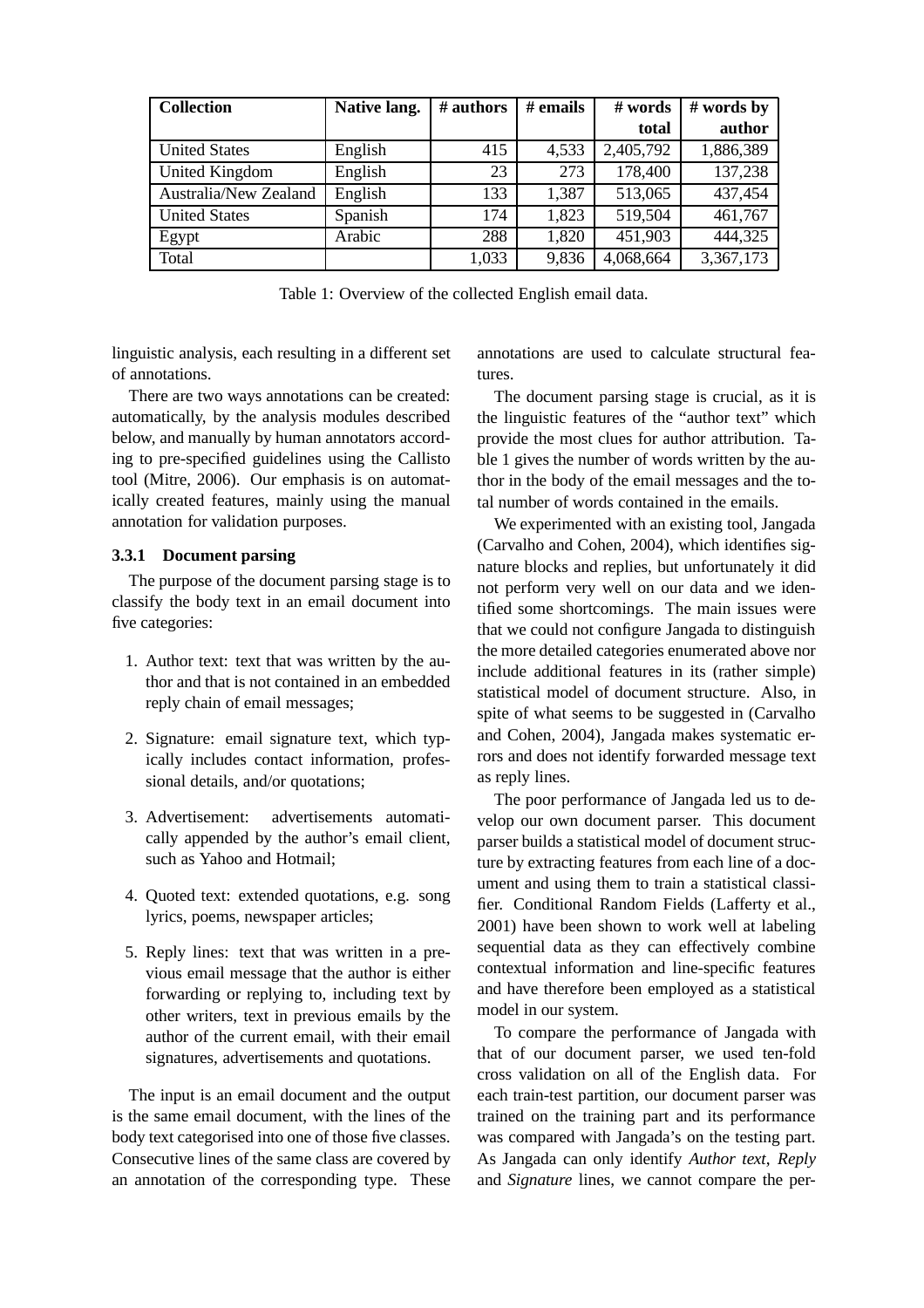formance on the task of recognising all five categories. For the task of identifying those three categories, our document parser achieved an accuracy of 88.16% while Jangada performed at 64.22%. When focusing on the task of identifying only author lines, our document parser reached an F-score of 90.76% compared to 74.64% from Jangada.

## **3.3.2 Text processing**

Text processing consists of two stages: segmentation and punctuation analysis. First, the text in the email is split into paragraphs and paragraphs are split into sentences and tokens. The latter is currently performed with third party tools (Cunningham et al., 2002) which generate *paragraph*, *sentence* and *token* annotations respectively. The use of sentence punctuation marks and other special characters is then analysed, including but not limited to, special markers, e.g. two hyphens "- -" which often indicate that an email signature follows; quotation marks, which sometimes signal the presence of a quotation; and emoticons, such as ":-)" or ":o)". This information is stored as attributes of *token* annotations which are used for calculating character level features.

#### **3.3.3 Linguistic analysis**

The aim of the linguistic analysis stage is to produce more linguistically informed annotations, such as Part-Of-Speech (POS) tags. Linguistic processing deals with the linguistic, usually language-dependent, aspects of texts and it requires linguistic resources such as word lists.

To identify key phrases, we have developed a Named Entity recognizer using gazetteers and grammars, which identifies people, locations, organisations, dates etc. We implemented our own NE recognizer because most available systems were developed on news corpora, i.e. a very different domain from ours. All the heuristics in our recognizer are based on email data. Additional lexicons were developed manually to identify set phrases, for instance farewells and greetings.

### **4 Experimental setup**

Many problems in NLP have lent themselves to solutions using statistical language processing techniques. Author profiling can be considered a type of document classification task, where the classes correspond to traits of the authors. These traits are arranged along various dimensions, with

different options for each dimension being mutually exclusive. For example male and female are the possibilities for the gender dimension. $4$  For each dimension, the email and questionnaire data are used to construct classifiers, using a range of ML techniques.

Each document constitutes a single data instance for the purposes of the experiments. For each experiment, ten-fold cross-validation was used, so the results reported in Section 5 are on the entire data set. We also used ten-fold crossvalidation during training, for feature selection and model parameter tuning. This means that for each train-test partition in cross-validation, we tuned the parameters on the training part using tenfold cross-validation. Once the best combination of ML classifiers, parameters and feature selection has been determined, that model is used to classify the test data to evaluate the performance of the chosen model.

#### **4.1 Traits and classes**

We distinguish five demographic and five psychometric traits in the experiments presented in this paper, namely *age*, *gender*, *native language*, *level of education* and main *country* of residence for the demographic traits, and *agreeableness*, *conscientiousness*, *extraversion*, *neuroticism* and *openness* for the psychometric traits (Matthews et al., 2003). This information is extracted from the questionnaire filled out by the respondents.

For the traits taking numerical values, subjects were split into three classes based on the first and third quartiles. Table 2 summarizes the data distribution for each trait across these classes.

#### **4.2 Features**

For each author, a feature vector is calculated. Typically, a feature is a descriptive statistic calculated from both the raw text and the annotations. For example, a feature might express the relative frequency of two different annotation types (e.g. number of words/number of sentences), or the presence or absence of an annotation type (e.g. signature).

For the English data, 689 features were calculated. These were divided into three main groups,

<sup>&</sup>lt;sup>4</sup>It has been pointed out that a male author could also be writing from a female perspective and vice versa. In our corpus, however, these cases do not occur and therefore gender is treated as a binary variable.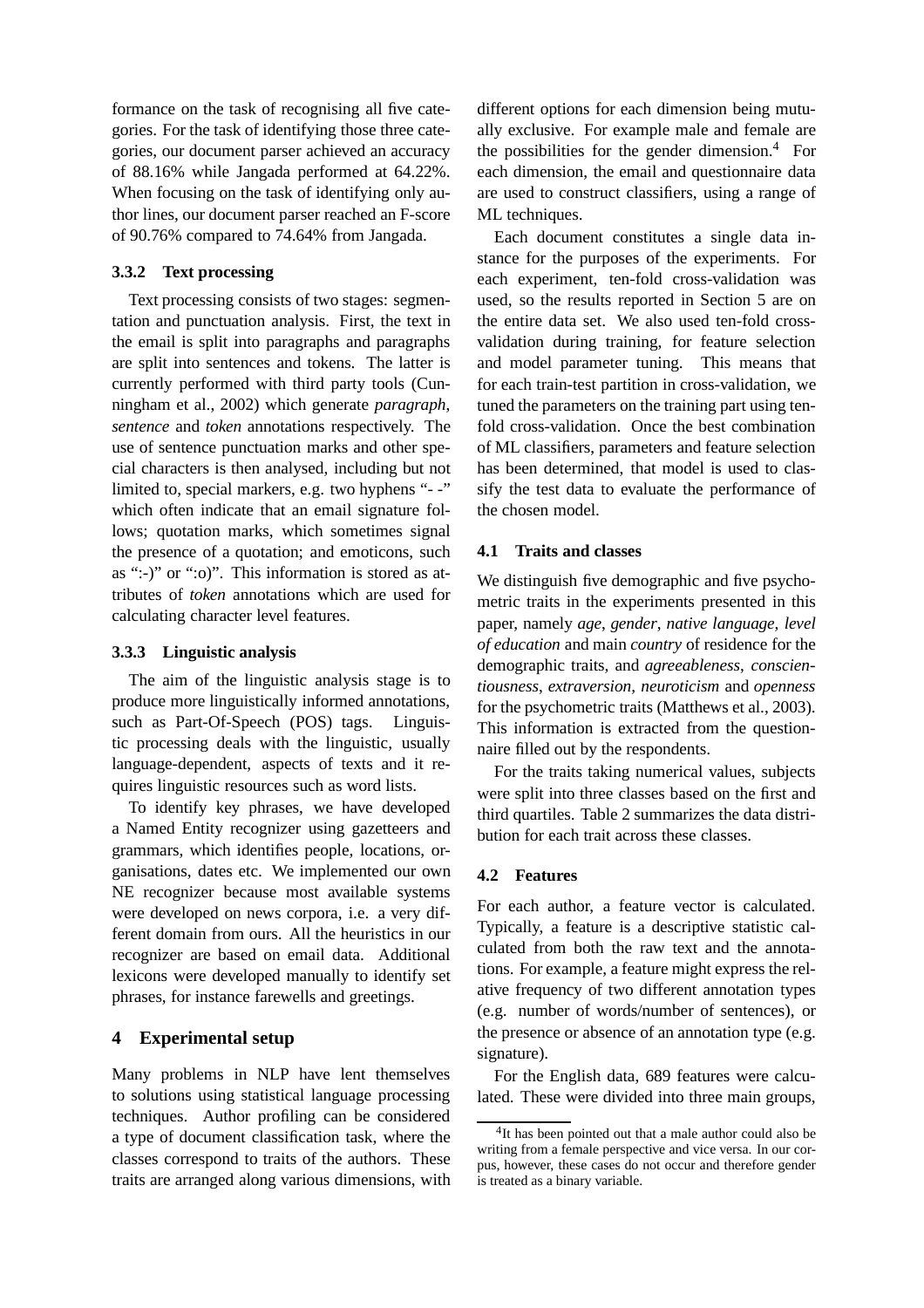| <b>Demographics</b>         |                      |                 |                        |                                   |  |  |
|-----------------------------|----------------------|-----------------|------------------------|-----------------------------------|--|--|
| Age:                        | Gender:              | Native language | Level of education:    | Country:                          |  |  |
| $<$ 25 (423)                | Male (483)           | English $(571)$ | No tertiary edu. (498) | <b>USA (528)</b>                  |  |  |
| $\overline{25}$ to 35 (350) | Female (550)         | Arabic (288)    | Some tert. edu. (535)  | $\overline{\text{Egypt}}$ (288)   |  |  |
| >35(260)                    |                      | Spanish (174)   |                        | $\overline{\text{AUS}}$ /NZ (133) |  |  |
|                             |                      |                 |                        | Other $(84)$                      |  |  |
| <b>Psychometrics</b>        |                      |                 |                        |                                   |  |  |
| Agreeableness:              | <b>Extraversion:</b> | Neuroticism:    | Conscientiousness:     | Openness:                         |  |  |
| $<$ 5                       | $\leq$ 1             | $\epsilon$ -7   | $\leq$ 3               | ${<}2$                            |  |  |
| $5$ to $8$                  | $1$ to $7$           | $-7$ to $-2$    | $3$ to $9$             | $2$ to $7$                        |  |  |
| >8                          | >7                   | $> -2$          | >9                     | >7                                |  |  |

Table 2: Traits and Classes, with frequencies in parentheses where applicable.

namely character-level, lexical, and structural features. In turn, we subdivided these main groups into feature groups which subsume all features of a particular type. An overview of the feature groups is shown in Table 3. The main purpose of these groupings was to make more informed choices during the feature selection stage and to facilitate experimentation with various combinations of feature groups. For instance "char+lexical" denotes the combination of all character-level and all lexical-level features, whereas "all-html" expresses that all features except the html group were used during classification.

Character-level features cover features such as the frequency of punctuation characters or word length. New types of features for this group include case-based features relating to occurrences of CamelCase and slow Shift release, e.g. "HEllo".

The lexical feature group comprises for instance function words and POS. A special addition to this group are features based on words that are highly correlated with one of the values for a particular author trait. For example, younger people use more first person pronouns whereas older people use more third person pronouns, and non-US people are more likely to use the abbreviations "u" and "ur" (for "you" and "your").

At the structural level, we included features such as paragraph breaks and the presence or absence of certain HTML tags. The annotations created by our document parser also produced features which identify interleaved author and reply text, as opposed to a consecutive text structure.

# **4.3 Classification algorithms and feature selection**

The aim of the classifier is to match feature vectors from the document with author traits. Ordered pairs of feature vectors and author traits are used to train and tune machine learning classifiers. Formally, classifiers are functions which map feature vectors to author traits and there will be classifiers for each author trait such as gender, age, etc.

We apply various machine learning algorithms as classifiers, using the WEKA toolkit (Witten and Frank, 2005) to find the best classifier for each trait. During training, classifiers are created by the selection of sets of features for each author trait, and classifier parameters are tuned through crossvalidation. To evaluate and test the classifiers, new documents are given as input and existing classifiers are selected to predict author traits.

The machine learning algorithms we tried include decision trees (J48 (Quinlan, 1993), RandomForest (Breiman, 2001)), lazy learners (IBk (Aha et al., 1991)), rule-based learners (JRip (Cohen, 1995)), Support Vector Machines (SMO (Keerthi et al., 2001), LibSVM (Chang and Lin, 2001)), as well as ensemble/meta-learners (Bagging (Breiman, 1996), AdaBoostM1 (Freund and Schapire, 1996)). These algorithms were used in combination with feature selection methods based on either a feature subset evaluator together with a search method (consistency subset evaluator with a best-first search) or a single attribute evaluator with various numbers of attributes selected  $(\chi^2)$ , GainRatio, and InformationGain) (see chapter 10.8 in (Witten and Frank, 2005) for details).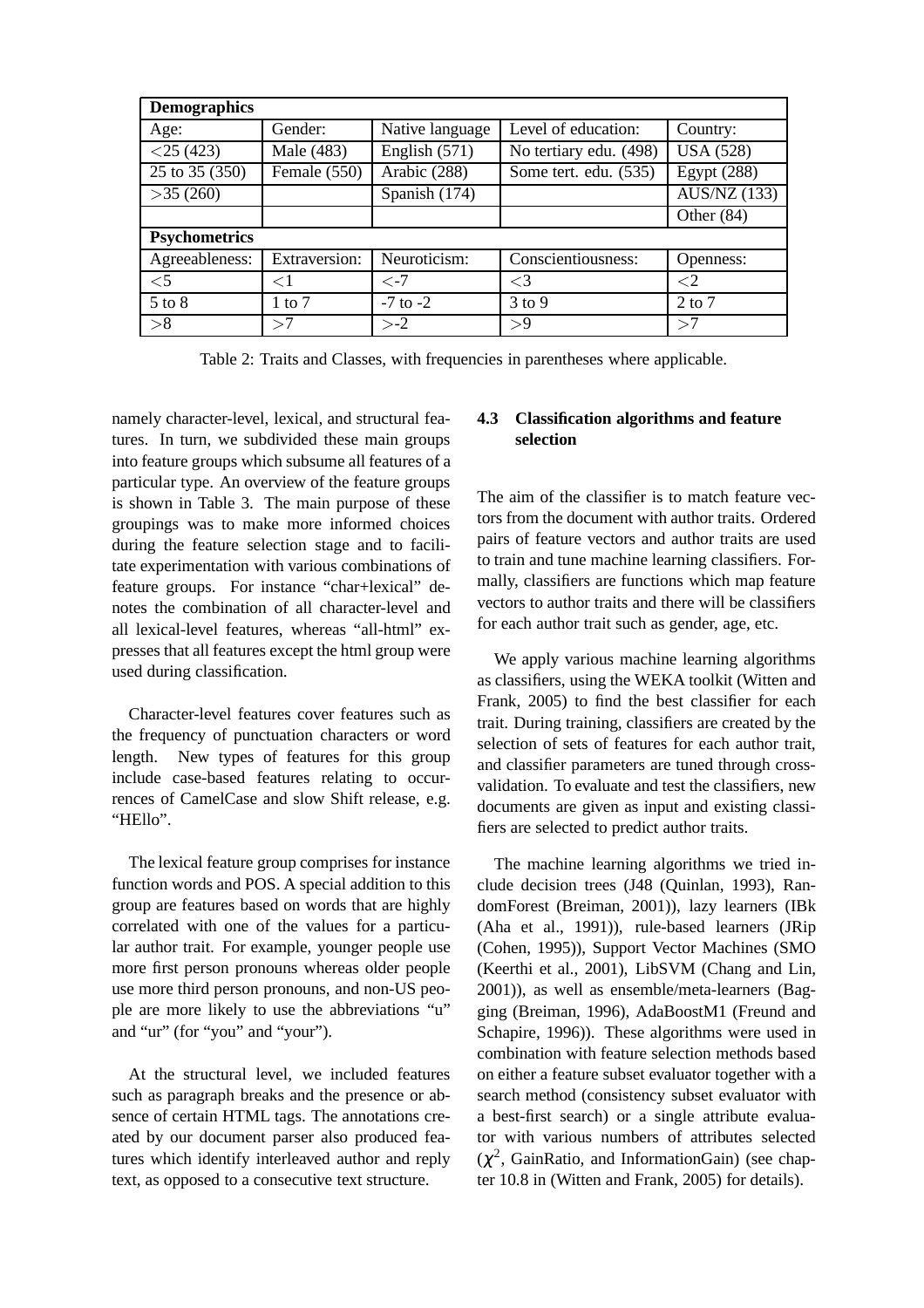| Main group | <b>Feature group</b> | <b>Description</b>                                                 |
|------------|----------------------|--------------------------------------------------------------------|
| character  |                      | Features at character level                                        |
|            | case                 | Features using case attributes of characters                       |
|            | wordLength           | Features invoking word length                                      |
| lexical    |                      | Features at lexical level                                          |
|            | functionWord         | Features invoking function words                                   |
|            | correlate            | Features using words that are highly correlated with a trait class |
|            | namedEntities        | Features using named entities                                      |
|            | <b>POS</b>           | Features based on POS                                              |
| structural |                      | Features at structural level                                       |
|            | docCategory          | Features specifying the category of an email (e.g. personal)       |
|            | html                 | Features pertaining to the html rendering of the email             |

Table 3: Feature groups.

# **5 Results and discussion**

The results shown here were computed on the English email data set described in Section 3 using the different classifiers and general setup introduced in Section 4. Table 4 shows the results on all ten traits (demographic and psychometric). It also includes the respective baseline associated with each separate classification task, calculated on our data set of 9,836 emails. Furthermore, we state which settings (ML algorithm, feature selection, and feature set) were used to achieve the results reported. Education and gender are both binary classification tasks, whereas age and native language have three classes and country of residence four classes. All the psychometric traits are divided into three classes (see Section 4.1 and Table 2 for details on the exact split).

These results show that for the demographic and the psychometric author profile, classification is significantly<sup>5</sup> improved over the baseline for all ten traits. This demonstrates that the approach we took of combining ML algorithms, together with our particular feature set, is successful for binary as well as n-ary classifications on very diverse classification tasks.

No clear picture emerges as to which ML algorithms perform best over all the classification tasks. Our results seem to indicate that SMO works well for three out of five demographic traits, and IBk shows good performance for three out of five psychometric traits.

With regard to feature selection, our expectation was that for a Support Vector Machines algorithm, such as SMO, feature selection should not make a huge difference whereas an algorithm based on decision trees, such as RandomForest, would be more sensitive to feature selection in general. This expectation was, however, not confirmed during our experiments.

Looking at the features used for the predictions, taking all available features (with or without the exclusion of a certain feature group) works best for all demographic traits. On the other hand, all psychometric traits except openness rely on the combination of character-based and structural features; openness relies on structural features alone.

It is especially interesting to see that for the prediction of level of education, explicitly excluding function words from the features used leads to the best performance. Previous publications have found that function words are surprisingly effective on their own for authorship attribution (Argamon and Levitan, 2005; de Vel et al., 2002) or for certain traits, such as gender (Corney et al., 2002). However, in our data set, function words do not seem to work that well for predicting level of education

Comparing our findings to previously published results shows the following. For gender, our system performs very close to that of Corney et al. (2002): our relative error is 68.3 whereas their results yield 69.2 relative error. The results on psychometric traits reported in (Oberlander and Nowson, 2006) are very high and our system does not achieve the same performance, but one has to bear in mind that our corpus is 14 times larger than theirs and consists of email data rather than blogs. It is worth noting that on extraversion, our relative error slightly exceeds theirs.

Future research will need to investigate deeper

<sup>&</sup>lt;sup>5</sup>All results are significant at p=0.01 using a  $\chi^2$  test.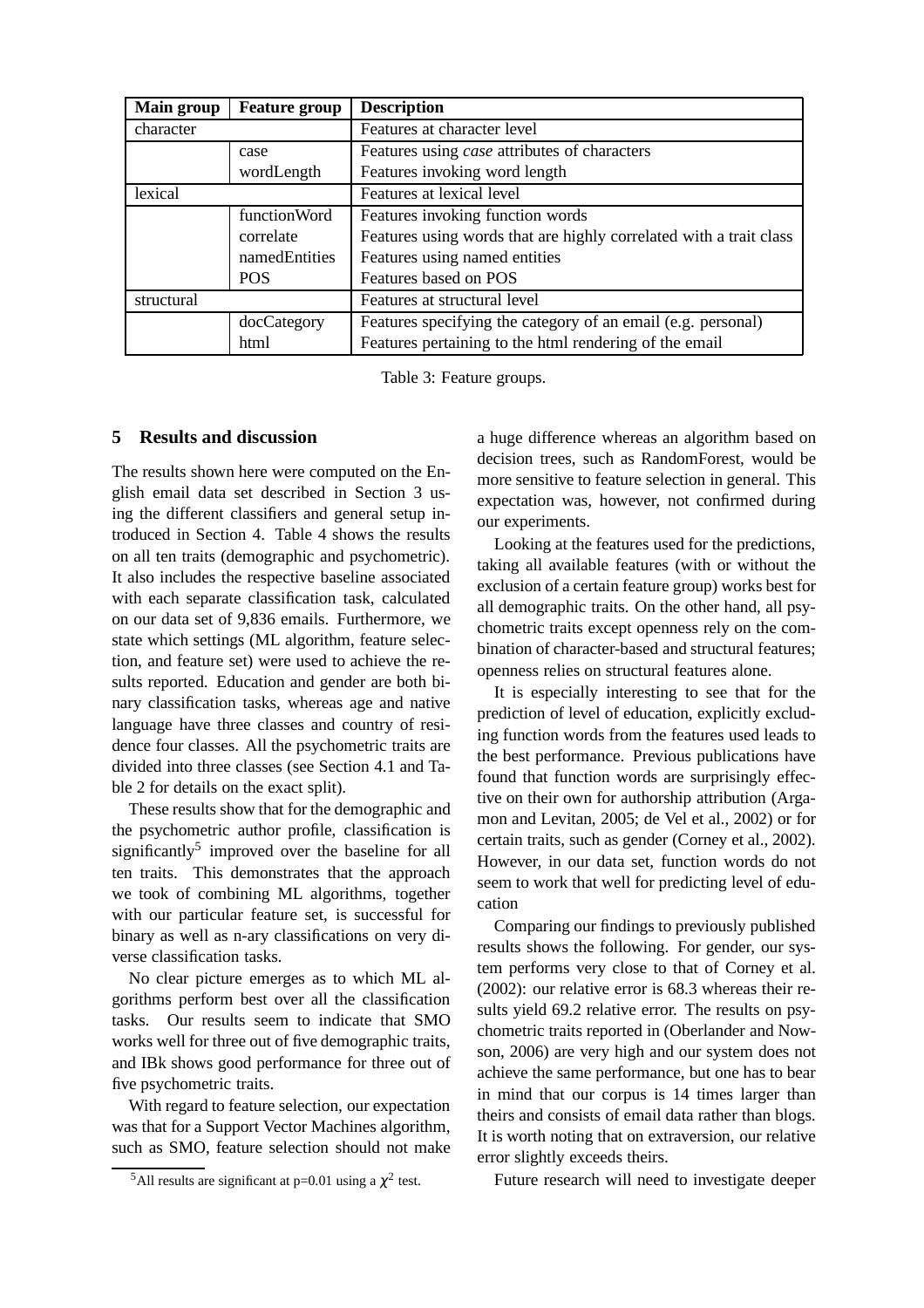| <b>Trait</b>       | ML algorithm           | <b>Feature Sel.</b> | <b>Best Features</b> | <b>Results</b> | <b>Baseline</b> |
|--------------------|------------------------|---------------------|----------------------|----------------|-----------------|
| Age:               | <b>SMO</b>             |                     | all                  | 56.46          | 39.43           |
| Gender:            | <b>SMO</b>             |                     | all                  | 69.26          | 54.48           |
| Language:          | RandomForest           | InfoGain            | all-correlate        | 84.22          | 62.90           |
| <b>Education:</b>  | <b>Bagging</b>         |                     | all-functionWord     | 79.92          | 58.78           |
| Country:           | <b>SMO</b>             |                     | all                  | 81.13          | 57.29           |
| Agreeableness:     | <b>IB<sub>k</sub></b>  |                     | char+structural      | 53.16          | 40.51           |
| Conscientiousness: | <b>IB</b> <sub>k</sub> |                     | char+structural      | 54.35          | 43.72           |
| Extraversion:      | LibSVM                 |                     | char+structural      | 56.73          | 45.17           |
| Neuroticism:       | <b>IBk</b>             |                     | char+structural      | 54.29          | 42.34           |
| Openness:          | <b>RandomForest</b>    |                     | structural           | 55.32          | 47.28           |

Table 4: Results for all demographic and psychometric traits on English email data.

features, such as syntactic information or writing style, which might help to classify the author traits more accurately. It would also be interesting to identify more specialised feature sets for each author trait. As mentioned above, a first step in this direction was made using words that correlate with a particular instantiation of a trait, but more research exploring features tailored to a given trait is necessary.

# **6 Conclusion and future work**

We have presented some results of experiments to automatically predict author traits from email messages. This work is of interest for a number of potential applications, from threat identification to marketing intelligence. The results presented in this paper were conducted on the English subset (9836 emails) of the email data we have collected.

The experiments reported here were aimed at discovering how well a range of ML algorithms perform on our data set for five demographic and five psychometric author traits. Our results show that the chosen approach works well for author profiling and that using different classifiers in combination with a subset of available features can be beneficial for predicting single traits.

The next steps are to extend the text processing modules to other languages and to conduct a more thorough error analysis for our results. In particular, a more qualitative analysis per instance instead of overall performance will definitely provide more insight. In addition, it would be interesting to extend our approach to the task of author identification.

The email corpus presented in this paper has been collected in a principled manner and will

hopefully become a valuable resource for the community.<sup>6</sup>

### **Acknowledgements**

This research was carried out within the framework of a US Government BAA grant (IS-QD-2467). We would like to thank Judith Bishop for her efforts during data collection, as well as the anonymous ACL and PACLING reviewers for their valuable comments and insights on a previous version of this paper.

# **References**

- Ahmed Abbasi and Hsinchun Chen. 2005. Applying authorship analysis to Arabic web content. In Paul B. Kantor et al., editor, *Intelligence and Security Informatics, Proceedings of the IEEE International Conference on Intelligence and Security Informatics (ISI 2005)*, pages 183– 197. Springer.
- David Aha, Dennis Kibler, and Mark Albert. 1991. Instance-based learning algorithms. *Machine Learning*, 6(1):37–66.
- Shlomo Argamon, Sushant Dhawle, Mosche Koppel, and James W. Pennebaker. 2005. Lexical predictors of personality type. In *Proceedings of the 2005 Joint Annual Meeting of the Interface and the Classification Society of North America*. St. Louis.
- Shlomo Argamon and Shlomo Levitan. 2005. Measuring the usefulness of function words for authorship attribution. In *Proceedings of the 2005 ACH/ALLC Conference*. Victoria, BC.

<sup>6</sup>Please contact one of the authors at Appen for more information on the email corpus.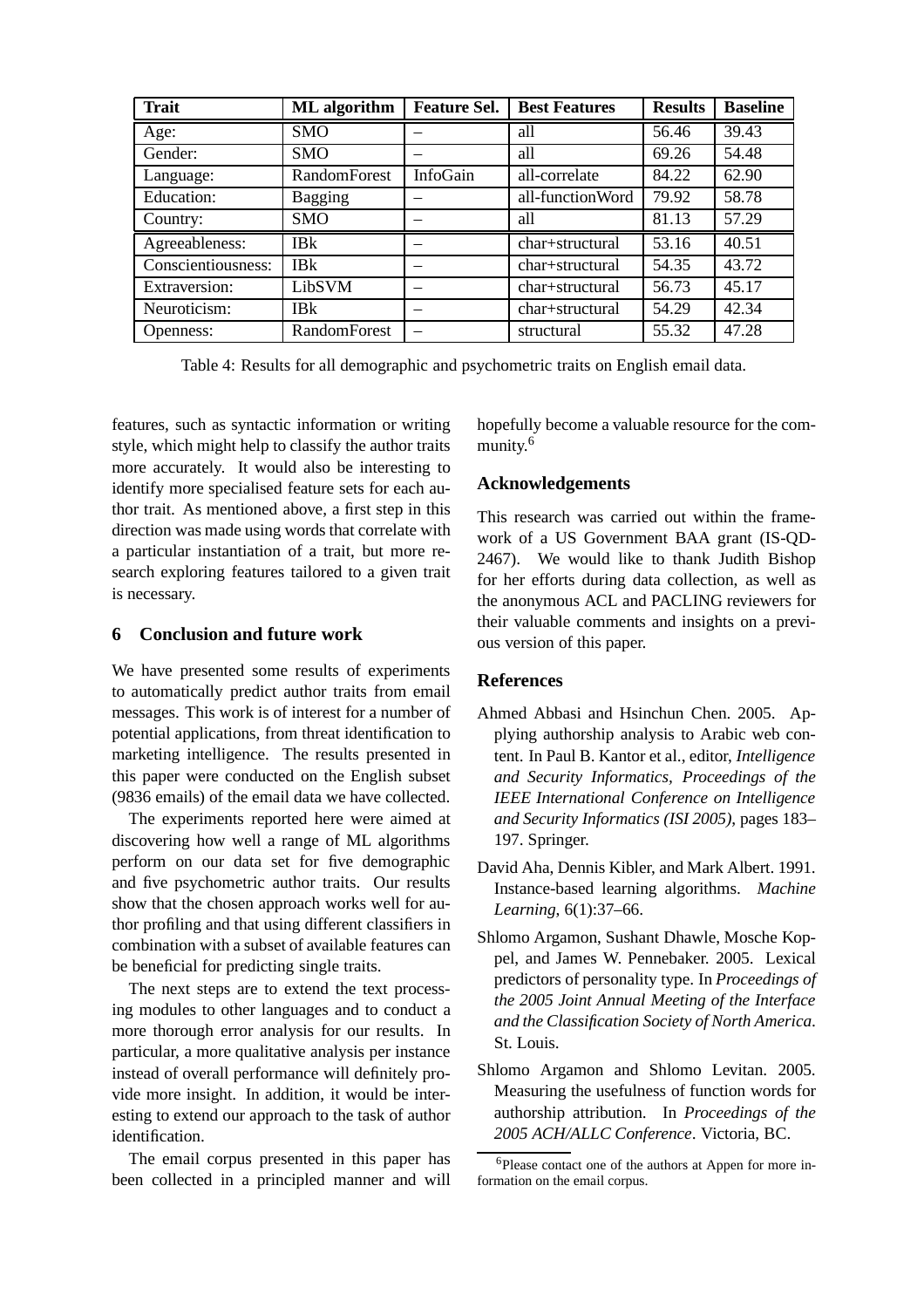- Leo Breiman. 1996. Bagging predictors. *Machine Learning*, 24(2):123–140.
- Leo Breiman. 2001. Random forests. *Machine Learning*, 45(1):5–32.
- Tom Buchanan, John A. Johnson, and Lewis R. Goldberg. 2005. Implementing a five-factor personality inventory for use on the internet. *European Journal of Psychological Assessment*, 21:115–127.
- Vitor Carvalho and William Cohen. 2004. Learning to extract signature and reply lines from email. In *Proceedings of the Conference on Email and Anti-Spam (CEAS-2004)*. Mountain View.
- Chih-Chung Chang and Chih-Jen Lin. 2001. *LIB-SVM: a library for support vector machines*. Software available at http://www.csie.ntu. edu.tw/~cjlin/libsvm.
- William Cohen. 1995. Fast effective rule induction. In *Twelfth International Conference on Machine Learning*, pages 115–123.
- Max Coltheart. 1981. The MRC psycholinguistic database. *Quarterly Journal of Experimental Psychology*, 33A:497–505.
- Malcolm Corney, Olivier de Vel, Alison Anderson, and George Mohay. 2002. Genderpreferential text mining of e-mail discourse. In *Proceedings of the 18th Annual Computer Security Applications Conference (ACSAC 2002)*, pages 282–292. Las Vegas.
- Hamish Cunningham, Diana Maynard, Kalina Bontcheva, and Valentin Tablan. 2002. GATE: A framework and graphical development environment for robust NLP tools and applications. In *Proceedings of the 40th Annual Meeting of the Association for Computational Linguistics*, pages 168–175.
- Olivier de Vel, Alison Anderson, Malcolm Corney, and George Mohay. 2001. Mining email content for author identification forensics. *SIG-MOD Record*, 30(4):55–64.
- Olivier de Vel, Alison Anderson, Malcolm Corney, and George Mohay. 2002. E-mail authorship attribution for computer forensics. In Daniel Barbara and Sushil Jajodia, editors, *Data Mining for Security Applications*. Kluwer Academic Publishers.
- Yoav Freund and Robert Schapire. 1996. Experiments with a new boosting algorithm. In *Thir-*

*teenth International Conference on Machine Learning*, pages 148–156. San Francisco.

- Richard Friedmann. 1997. *Who wrote the Bible?* Harper, San Francisco.
- Natalie Glance, Matthew Hurst, Kamal Nigam, Mathew Siegler, Robert Stockton, and Takashi Tomokiyo. 2005. Deriving marketing intelligence from online discussion. In *Proceedings of the eleventh ACM SIGKDD international conference on Knowledge discovery in data mining*, pages 419–428. Chicago.
- Sathiya Keerthi, Shirish Shevade, C. Bhattacharyya, and K. Murthy. 2001. Improvements to Platt's SMO algorithm for SVM classifier design. *Neural Computation*, 13(3):637–649.
- Moshe Koppel, Jonathan Schler, Shlomo Argamon, and Eran Messeri. 2006. Authorship attribution with thousands of candidate authors. In *Proceedings of SIGIR*, pages 659–660.
- John Lafferty, Andrew McCallum, and Fernando Pereira. 2001. Conditional random fields: Probabilistic models for segmenting and labeling sequence data. In *Proceedings of the 18th International Conference on Machine Learning*, pages 282–289. Morgan Kaufmann, San Francisco.
- Gerrard Ledger and Thomas Merriam. 1994. Shakespeare, Fletcher, and The Two Noble Kinsmen. *Literary and Linguistic Computing*, 9(3):235–248.
- Francois Mairesse and Marilyn Walker. 2006. Words mark the nerds: Computational models of personality recognition through language. In *Proceedings of the 28th Annual Conference of the Cognitive Science Society (CogSci 2006)*, pages 543–548. Vancouver.
- Gerald Matthews, Ian Deary, and Martha Whiteman. 2003. *Personality Traits*. Cambridge University Press, Cambridge, second edition.
- Mitre. 2006. Callisto. http://callisto.mitre.org/. Version 1.4.0.
- F. Mosteller and D.L. Wallace. 1964. *Inference and Disputed Authorship: The Federalist*. Series in behavioral science: Quantitative methods edition. Addison-Wesley.
- Jon Oberlander and Scott Nowson. 2006. Whose thumb is it anyway? Classifying author personality from weblog text. In *Proceedings of the COLING/ACL 2006 Main Conference Poster Sessions*, pages 627–634. Sydney.